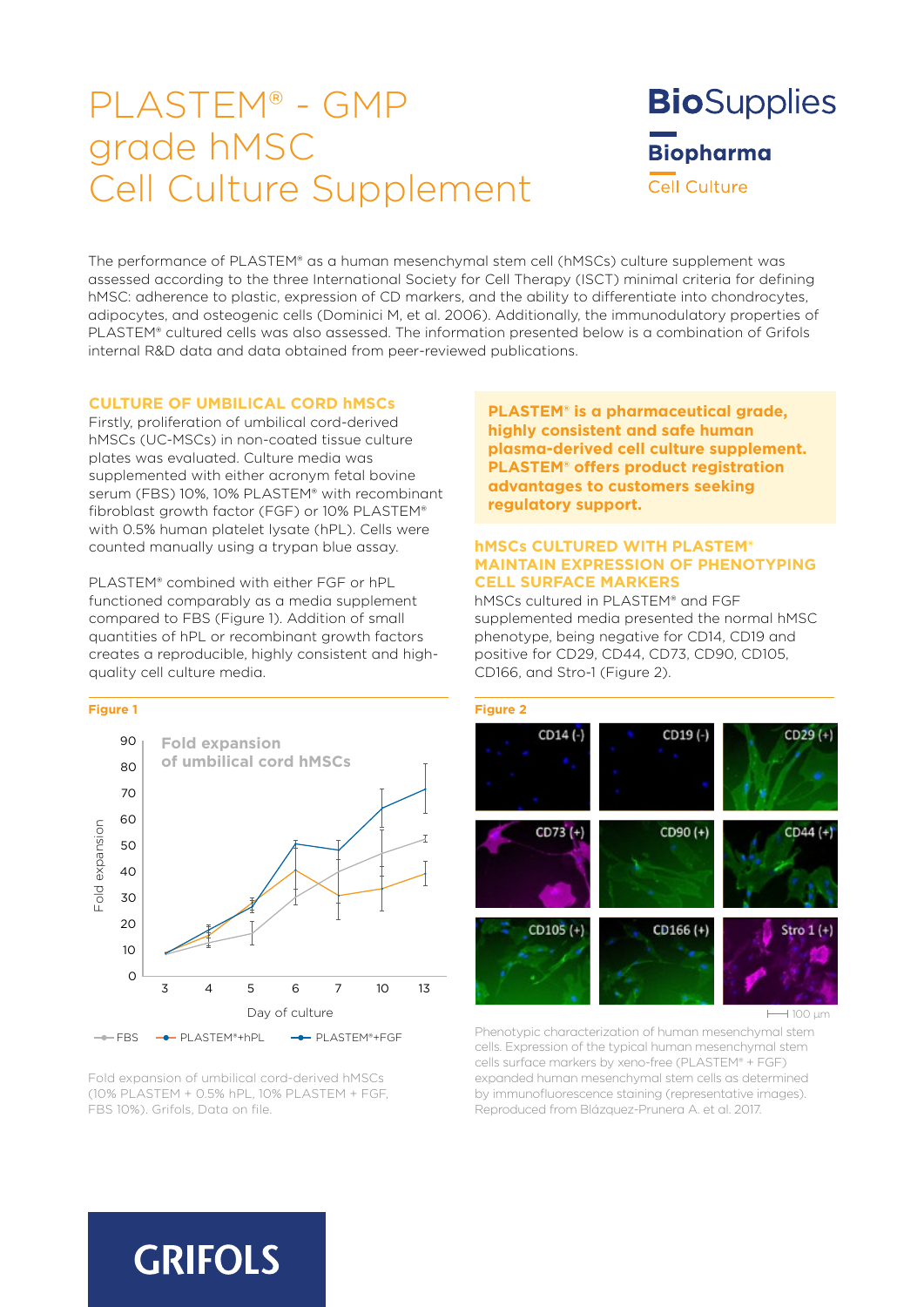# **PLASTEM® CULTURED HMSCS PRESERVE THEIR MULTIPOTENTIALITY**

Multipotentiality is a defining characteristic of hMSCs. Blázquez-Prunera A, et al. (2017) evaluated the effect of PLASTEM® on the ability of hMSCs to differentiate. Figure 3, 4 and 5 are reproduced from Blázquez-Prunera A, et al. (2017), and demonstrate that hMSCs cultured in media supplemented with PLASTEM® and FGF retain the ability to differentiate.

#### **Figure 3**



Osteogenic differentiation of human mesenchymal stem cells. Representative images of commercial and non-commercial bone marrow (BM)-, adipose tissue (AT) and umbilical cord (UC)-derived human mesenchymal stem cells (hMSCs) expanded in xeno-free medium (XF-Medium = PLASTEM® + FGF). hMSCs were cultured for 21 days in osteogenic differentiation medium or the medium of expansion. After 7 days, the alkaline phosphatase (AP) activity was stained in blue with BCIP/NBT. After 21 days, the extracellular calcium (Ca) deposits was stained with Alizarin Red S in red. Reproduced from Blázquez-Prunera A, et al. 2017.

#### **Figure 4**



Chondrogenic differentiation of human mesenchymal stem cells. Representative images of commercial and non-commercial bone marrow (BM)-, adipose tissue (AT)- and umbilical cord (UC)- derived human mesenchymal stem cells (hMSCs) expanded in xeno-free medium (XF-Medium = PLASTEM® +FGF). hMSCs were cultured for 21 days in chondrogenic differentiation medium or the medium of expansion. Alcian Blue was used to stain the extracellular cartilage matrix in dark blue. Reproduced from Blázquez-Prunera A, et al. 2017.

#### **Figure 5**



Adipogenic differentiation of human mesenchymal stem cells. Representative images of commercial and non-commercial bone marrow (BM)-, adipose tissue (AT) and umbilical cord (UC)- derived human mesenchymal stem cells (hMSCs) expanded in xeno-free medium (XF-Medium = PLASTEM® + FGF). hMSCs were cultured for 14 days in adipogenic differentiation medium or the medium of expansion. Lipid vesicles in adipocytes were stained with Oil Red O and are seen in red. Reproduced from Blázquez-Prunera A, et al. 2017.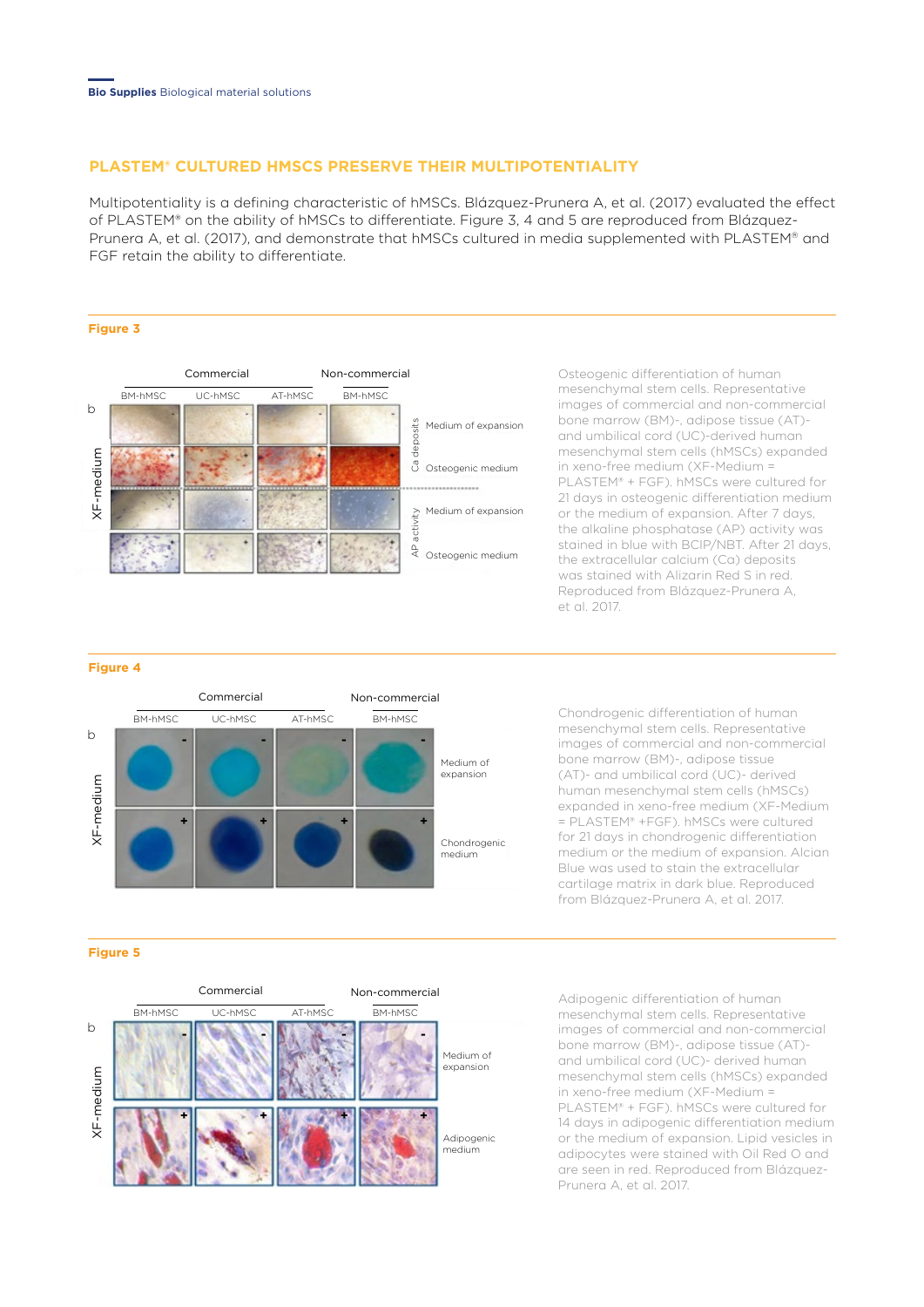# **PLASTEM® CULTURED hMSCs RETAIN THEIR IMMUNOMODULATORY PROPERTIES**

One of the primary applications of approved hMSC therapies is immunomodulation. Therefore, hMSC immunomodulation capability after culture with PLASTEM® should be assessed. Blázquez-Prunera A, et al. (2017b) found that PLASTEM® cultured hMSCs were able to suppress proliferation of mitogen-stimulated peripheral blood mononuclear cells (PBMCs) (Figure 6) and were able to stimulate proliferation of resting PBMCs, thus maintaining their immunostimulatory properties (Figure 7).

These results agree with the current view that the immunomodulatory properties of hMSC depend on the niche; in an inflammatory niche, cytokines prime hMSCs, so they can act as immunosuppressor agents, but in a niche where no proinflammatory cytokines are present, hMSCs act as immunostimulatory agents.



Immunosuppression—proliferation of R cells was stimulated with PHA. (iii) Histograms show examples of hMSC immunosuppression [expanded in FBS- or XF-medium (PLASTEM®)]. (iv) Summary of the collected data—the percentage of proliferative R is indicated (n = 8−9, with 3 different hMSC donors; paired t-test). Reproduced from Blázquez-Prunera A, et al. 2017b.

#### **Figure 7**





Immunostimulation—proliferation rate of resting PBMCs compared with the one obtained when coculturing the same cells with hMSC. (v) Histograms of these two conditions with hMSC expanded in FBS-Medium or XF-Medium (PLASTEM®). (vi) Summary of the collected data—the percentage of proliferative R is indicated (n = 8, with 3 different hMSC donors, paired t-test). Reproduced from Blázquez-Prunera A, et al. 2017b.